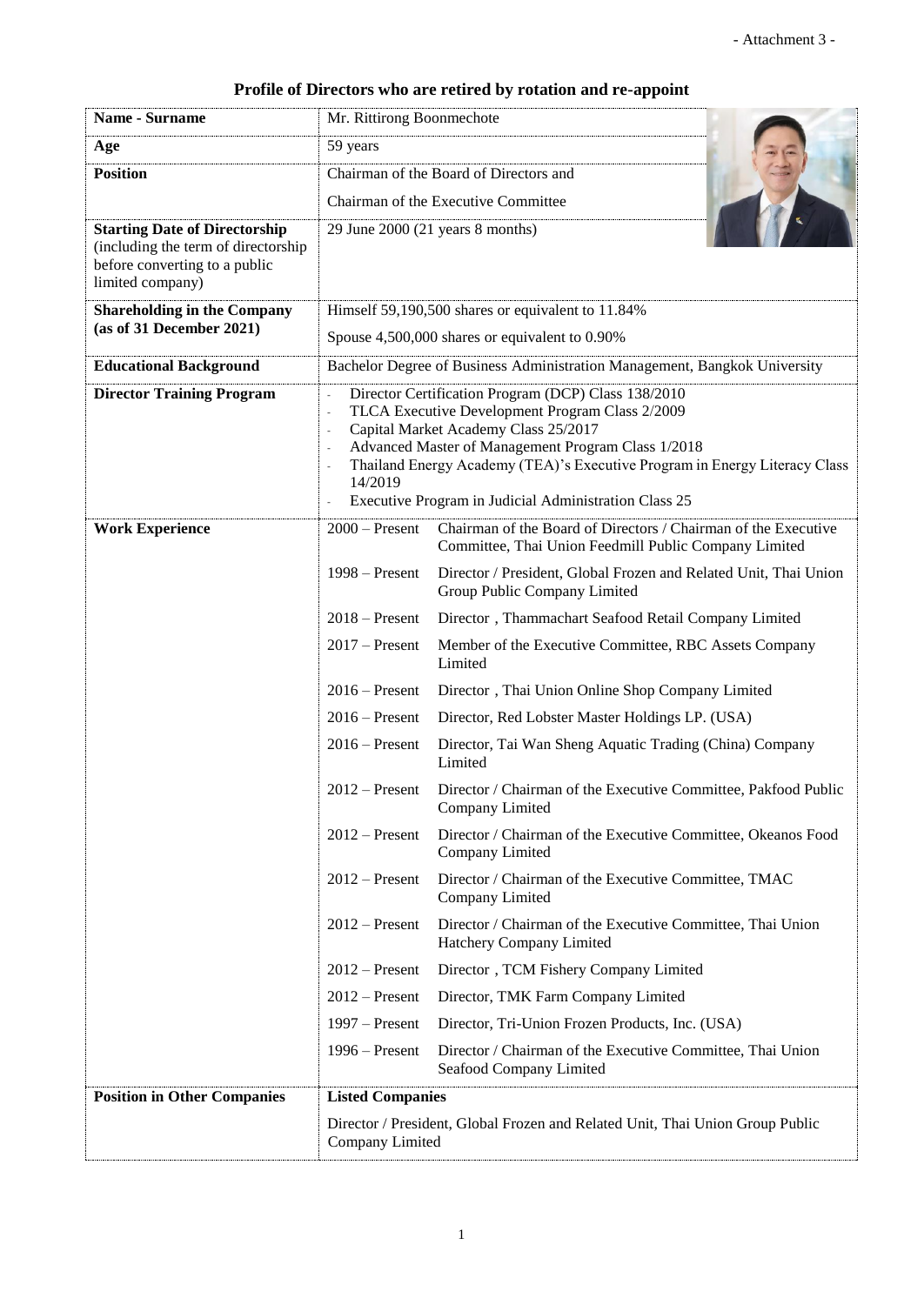| <b>Position in Other Companies</b>                      | <b>Non-Listed Companies</b>                                                                                                                                                                                                                                                                |     |       |
|---------------------------------------------------------|--------------------------------------------------------------------------------------------------------------------------------------------------------------------------------------------------------------------------------------------------------------------------------------------|-----|-------|
|                                                         | Director, Thammachart Seafood Retail Company Limited                                                                                                                                                                                                                                       |     |       |
|                                                         | Member of the Executive Committee, RBC Assets Company Limited                                                                                                                                                                                                                              |     |       |
|                                                         | Director, Thai Union Online Shop Company Limited                                                                                                                                                                                                                                           |     |       |
|                                                         | Director, Red Lobster Master Holdings LP. (USA)<br>Director, Tai Wan Sheng Aquatic Trading (China) Company Limited<br>Director / Chairman of the Executive Committee, Pakfood Public Company<br>Limited<br>Director / Chairman of the Executive Committee, Okeanos Food Company<br>Limited |     |       |
|                                                         |                                                                                                                                                                                                                                                                                            |     |       |
|                                                         |                                                                                                                                                                                                                                                                                            |     |       |
|                                                         |                                                                                                                                                                                                                                                                                            |     |       |
|                                                         | Director / Chairman of the Executive Committee, TMAC Company Limited                                                                                                                                                                                                                       |     |       |
|                                                         | Director / Chairman of the Executive Committee, Thai Union Hatchery Company<br>Limited<br>Director, TCM Fishery Company Limited                                                                                                                                                            |     |       |
|                                                         |                                                                                                                                                                                                                                                                                            |     |       |
|                                                         | Director, TMK Farm Company Limited<br>Director, Tri-Union Frozen Products, Inc. (USA)<br>Director / Chairman of the Executive Committee, Thai Union Seafood Company<br>Limited<br>Other company that compete with/relate to the company<br>None                                            |     |       |
|                                                         |                                                                                                                                                                                                                                                                                            |     |       |
|                                                         |                                                                                                                                                                                                                                                                                            |     |       |
|                                                         |                                                                                                                                                                                                                                                                                            |     |       |
|                                                         |                                                                                                                                                                                                                                                                                            |     |       |
| Type of Director to be proposed                         | Director                                                                                                                                                                                                                                                                                   |     |       |
| Number of times attending the                           | The Board of Directors' Meeting                                                                                                                                                                                                                                                            | 5/5 | times |
| Meeting in 2021                                         | <b>Executive Committee' Meeting</b>                                                                                                                                                                                                                                                        | 5/5 | times |
| Illegal record in last 10 years                         | None                                                                                                                                                                                                                                                                                       |     |       |
| <b>Relationship between directors</b><br>and management | None                                                                                                                                                                                                                                                                                       |     |       |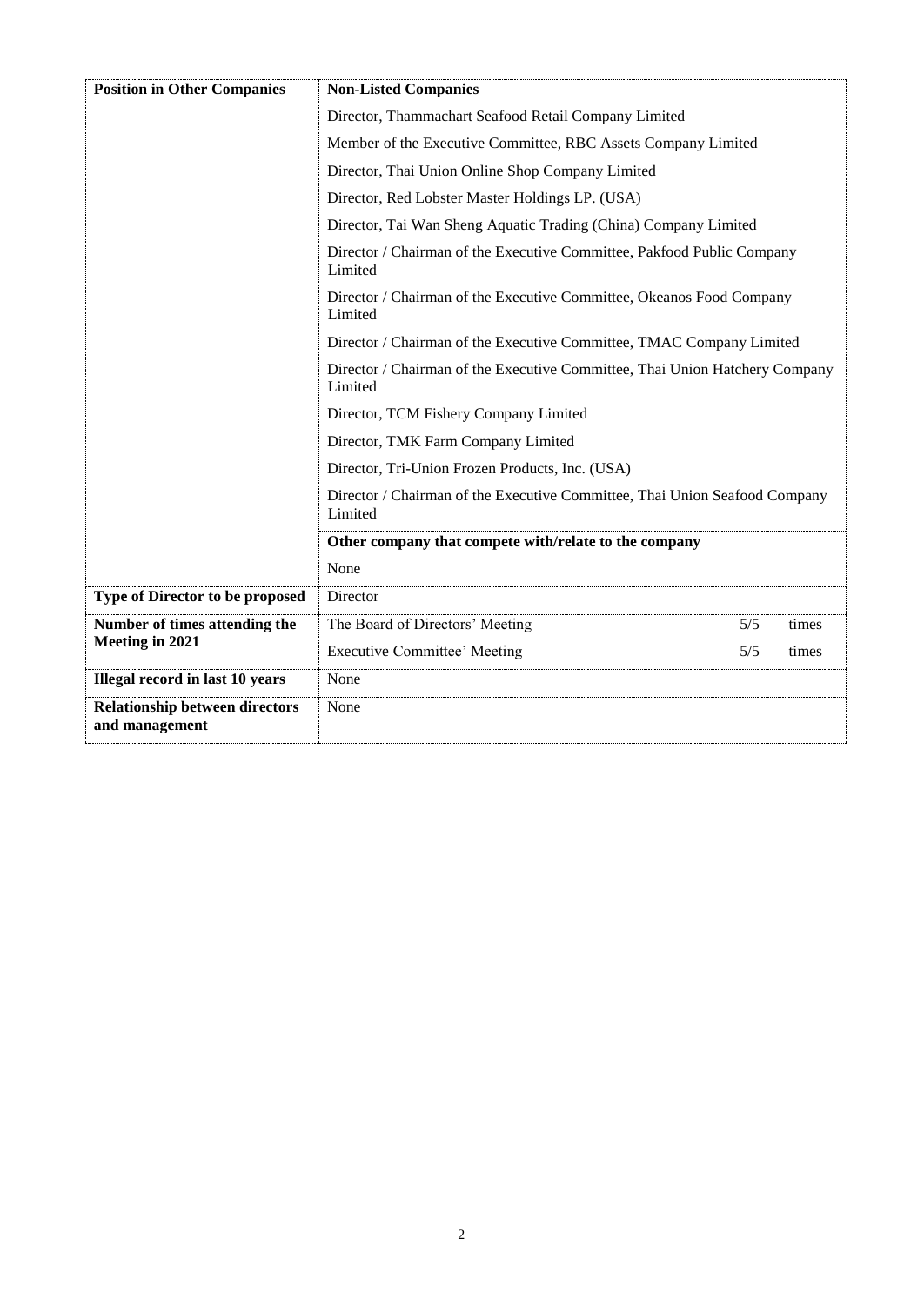## **Profile of Directors who are retired by rotation and re-appoint**

| Name - Surname                                                                                                                   | Mr. Chan Shue Chung                                                                                                                                     |                                                                                            |  |
|----------------------------------------------------------------------------------------------------------------------------------|---------------------------------------------------------------------------------------------------------------------------------------------------------|--------------------------------------------------------------------------------------------|--|
| Age                                                                                                                              | 46 years                                                                                                                                                |                                                                                            |  |
| <b>Position</b>                                                                                                                  | Director                                                                                                                                                |                                                                                            |  |
| <b>Starting Date of Directorship</b><br>(including the term of directorship<br>before converting to a public<br>limited company) | 4 October 2002 (19 years 5 months)                                                                                                                      |                                                                                            |  |
| <b>Shareholding in the Company</b><br>(as of 31 December 2021)                                                                   | Himself 250,000 shares or equivalent to 0.05%                                                                                                           |                                                                                            |  |
| <b>Educational Background</b>                                                                                                    | Bachelor Degree of construction engineering management,<br>Oregon State University, USA<br>Master Degree of Business Administration, Bangkok University |                                                                                            |  |
| <b>Director Training Program</b>                                                                                                 | Director Accreditation Program (DAP) Class 16/2002<br>TLCA Executive Development Program Class 1/2009<br>Ethical Leadership Program (ELP) Class 6/2016  |                                                                                            |  |
| <b>Work Experience</b>                                                                                                           | $2002 -$ Present                                                                                                                                        | Director, Thai Union Feedmill Public Company Limited                                       |  |
|                                                                                                                                  | $2001 -$ Present                                                                                                                                        | Director / Member of the Executive Committee, Thai Union<br>Group Public Company Limited   |  |
|                                                                                                                                  | $2021$ – Present                                                                                                                                        | Director, i-Tail Public Company Limited                                                    |  |
|                                                                                                                                  | $2021$ – Present                                                                                                                                        | Director, Thai Union Manufacturing Company Limited                                         |  |
|                                                                                                                                  | $2021$ – Present                                                                                                                                        | Director/ Member of the Executive Committee, Thai Union<br>Lifescience Company Limited     |  |
|                                                                                                                                  | $2020$ – Present                                                                                                                                        | Member of the Executive Committee, Thai Union South East<br>Asia Pte. Ltd. (Singapore)     |  |
|                                                                                                                                  | $2018 -$ Present                                                                                                                                        | Director, Thoon Thanasiri (Songkhla) Company Limited                                       |  |
|                                                                                                                                  | $2018 -$ Present                                                                                                                                        | Director / Member of the Executive Committee, EHS Training<br>and Services Company Limited |  |
|                                                                                                                                  | $2018 -$ Present                                                                                                                                        | Director, Biz Dimension Company Limited                                                    |  |
|                                                                                                                                  | $2017 -$ Present                                                                                                                                        | Director, Thoon Thanasiri Company Limited                                                  |  |
|                                                                                                                                  | $2015 -$ Present                                                                                                                                        | Director, Thai Union Seafood Company Limited                                               |  |
|                                                                                                                                  | $2014 -$ Present                                                                                                                                        | Director / Member of the Executive Committee, Thai Union<br>Graphic Company Limited        |  |
| <b>Position in Other Companies</b>                                                                                               | <b>Listed Companies</b>                                                                                                                                 |                                                                                            |  |
|                                                                                                                                  | Director / Member of the Executive Committee, Thai Union Group Public<br>Company Limited                                                                |                                                                                            |  |
|                                                                                                                                  | <b>Non-Listed Companies</b>                                                                                                                             |                                                                                            |  |
|                                                                                                                                  |                                                                                                                                                         | Director, i-Tail Public Company Limited                                                    |  |
|                                                                                                                                  | Director, Thai Union Manufacturing Company Limited                                                                                                      |                                                                                            |  |
|                                                                                                                                  | Director/ Member of the Executive Committee, Thai Union Lifescience Company<br>Limited                                                                  |                                                                                            |  |
|                                                                                                                                  | Member of the Executive Committee, Thai Union South East Asia Pte. Ltd.<br>(Singapore)                                                                  |                                                                                            |  |
|                                                                                                                                  |                                                                                                                                                         | Director, Thoon Thanasiri (Songkhla) Company Limited                                       |  |
|                                                                                                                                  | Director / Member of the Executive Committee, EHS Training and Services<br>Company Limited                                                              |                                                                                            |  |
|                                                                                                                                  | Director, Biz Dimension Company Limited                                                                                                                 |                                                                                            |  |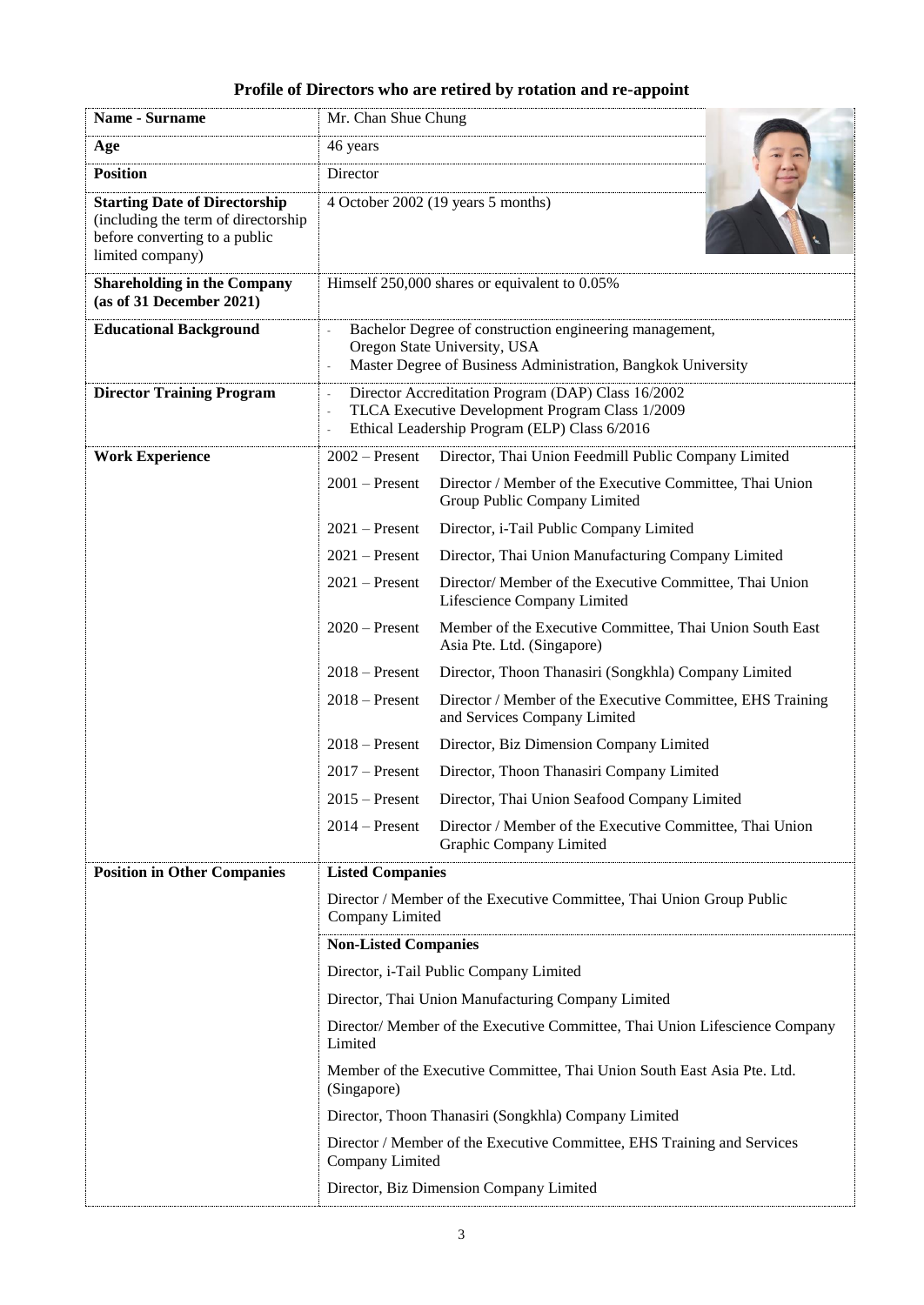|                                                         | Director, Thoon Thanasiri Company Limited<br>Director, Thai Union Seafood Company Limited<br>Director / Member of the Executive Committee, Thai Union Graphic Company<br>Limited |     |       |
|---------------------------------------------------------|----------------------------------------------------------------------------------------------------------------------------------------------------------------------------------|-----|-------|
|                                                         | Other company that compete with/relate to the company<br>None                                                                                                                    |     |       |
| <b>Type of Director to be proposed</b>                  | Director                                                                                                                                                                         |     |       |
| Number of times attending the<br>Meeting in 2021        | The Board of Directors' Meeting                                                                                                                                                  | 5/5 | times |
| Illegal record in last 10 years                         | None                                                                                                                                                                             |     |       |
| <b>Relationship between directors</b><br>and management | None                                                                                                                                                                             |     |       |